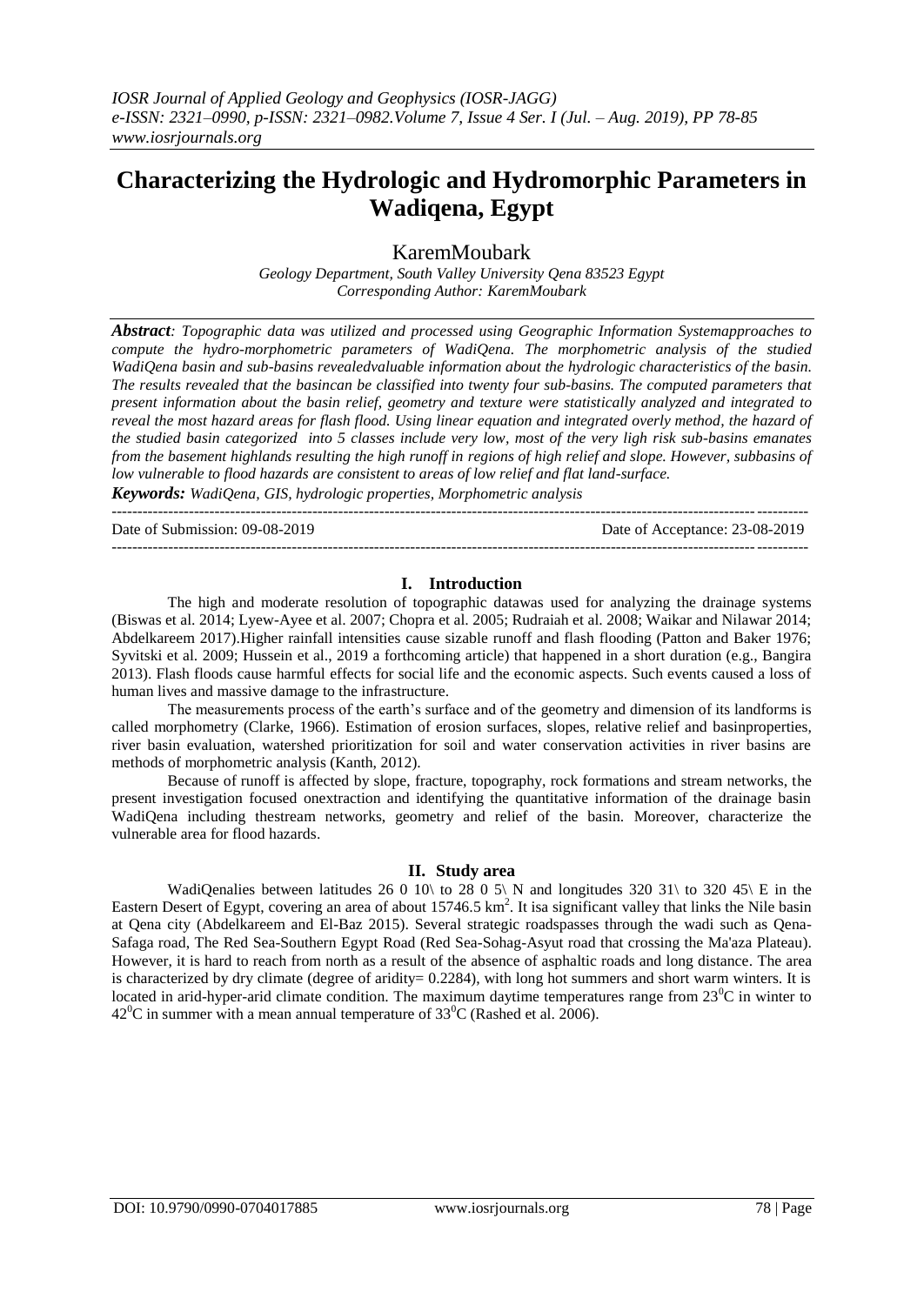

**Fig. 1.** Location map of WadiQena

#### **III. Data used and methods**

Topographic data obtained from Shuttle Radar Topography Mission (SRTM) was utilized in the present study. Such data covering the study area were obtained as a joint project of NASA and the National Geospatial-Intelligence Agency (NGA). SRTM data were processed using ARC GIS 10 software packages to obtain the stream-networks. This data was used in the extracting of the stream-networks and their watershed. This was done by employing surface flow routing based on the 8 D flow direction algorithm of Jenson and Domingue (1988). This was done using a hydrology module of spatial analyst in several steps (e.g., El Basstawesy et al., 2010; Abdelkareem 2017).The extracted stream-networks were ordered using Strahler (1957) method and, then, many morphometric parameters were computed to high light areas of flood potentials (Abdelkareem et al., 2015).Linear equation of Davis (1975); the grade of hazard for the most of the computed parameters (Table 1) is calculated using equation #1, but Rb and Lg (Table 1) are computed using equation #2. Therefore, the total hazard degree for each sub-basin is listed in Table 2.

$$
\text{Hazard degree} = \frac{4(X - X_{\text{min}})}{X_{\text{max}} - X_{\text{min}}} + 1\tag{1}
$$

$$
\text{Hazard degree} = \frac{4(X - X_{\text{max}})}{X_{\text{min}} - X_{\text{max}}} + 1\tag{2}
$$

#### **IV. Results**

The morphometric analysis of the studied basin using SRTM DEM providedgood information about the basin geometry, texture and roughness. WadiQena area is extending about 15746.5 km<sup>2</sup> that outlined by a perimeter of about 880.674 km. Despite the studied area of southern WadiQena area is about 6,000 km2 and covered by many sub-basins of WadiQena, we calculated the hydromorphic (morphometric) parameters for the entire WQ basin to understand the entire basin characteristics. This is because the tributaries drain to the southern WQ main stream. The extracted information employed to evaluate the flash flood hazards which governed by the basin relief, texture, geometry, and size. The calculated parameters and its formula are listed in a table (Table 1). We subdivided WadiQenainto 24 sub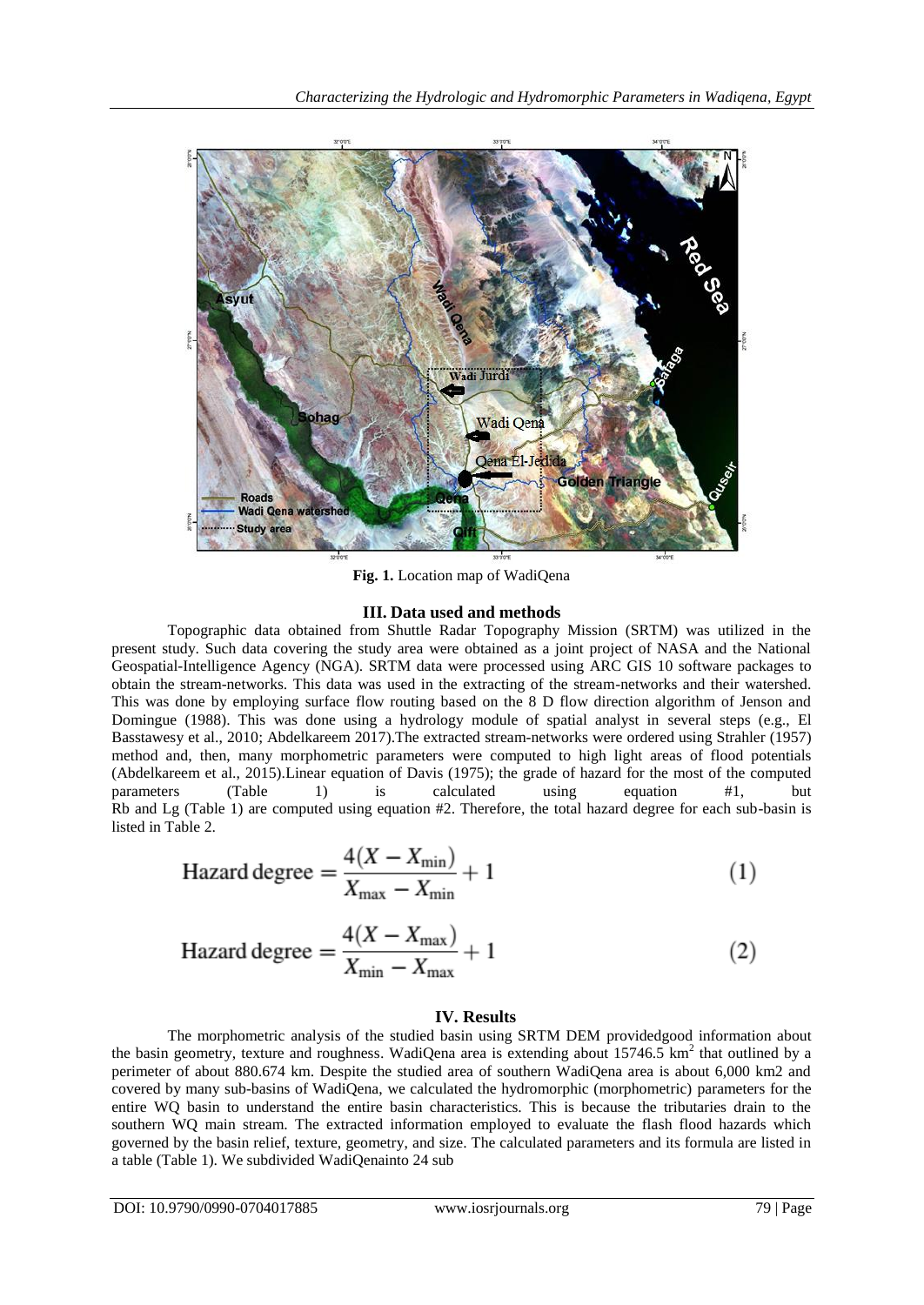In the present study the flash flood hazard map calculated by two methods as follow (1) using linear equation of Davis (1975) 4(X-Xmin)/(Xmax-Xmin)+1; (2) plotting both of Dd and Fs vs. Rb(El-Shamy 1992).

|                                |                |                       | Drainage                |                       | <b>Basin Geometry</b>   |                        |                      |                        |                        |                        |                       |                       | Drainage Texture      |       |                       | Relief<br>characteristics |                |                       |
|--------------------------------|----------------|-----------------------|-------------------------|-----------------------|-------------------------|------------------------|----------------------|------------------------|------------------------|------------------------|-----------------------|-----------------------|-----------------------|-------|-----------------------|---------------------------|----------------|-----------------------|
| <b>Basin</b><br>N <sub>O</sub> | U              | $N_{\rm n}$           | $L_{\rm u}$             | $R_{b}$               | A                       | P                      | $L_b$                | $R_f$                  | $R_{\rm e}$            | T                      | $R_c$                 | $F_{s}$               | $D_d$                 | $I_f$ | $L_{\rm g}$           | B <sub>h</sub>            | R <sub>h</sub> | $R_{n}$               |
| $\mathbf{1}$                   | 6              | 224<br>$\mathbf{0}$   | 2324.<br>46             | 4.4<br>5              | 1469.<br>35             | 336.<br>6              | 59.8<br>72           | 0.41                   | 0.72<br>$\overline{2}$ | 5.1<br>5               | 0.1<br>6              | 1.5<br>2              | 1.5<br>8              | 2.41  | 0.3<br>2              | 0.79<br>5 <sup>5</sup>    | 0.01<br>33     | 1.2<br>6              |
| $\overline{2}$                 | $\overline{7}$ | 272<br>$\overline{4}$ | 3019.<br>05             | 3.7<br>7              | 1796.<br>26             | 324.<br>$\overline{c}$ | 75.2<br>75           | 0.31<br>$\tau$         | 0.63<br>5              | 6.5<br>$\mathbf{1}$    | 0.2<br>1              | 1.5<br>$\overline{2}$ | 1.6<br>8              | 2.55  | 0.3                   | 1.6                       | 0.02<br>13     | 2.6<br>9              |
| 3                              | 6              | 848                   | 1036.                   | 3.5                   | 1871.                   | 217.                   | 36.7                 | 1.38                   | 1.32                   | 3.0                    | 0.5                   | 0.4                   | 0.5                   | 0.25  | 0.9                   | 0.70                      | 0.01           | 0.3                   |
| 4                              | 5              | 760                   | 24<br>737.8             | 4.9                   | 35<br>493.8             | $\overline{4}$<br>183. | 85<br>41.7           | 3<br>0.28              | 7<br>0.60              | 8<br>3.2               | 0.1                   | 5<br>1.5              | 5<br>1.4              | 2.3   | 0.3                   | $\overline{2}$<br>1.48    | 91<br>0.03     | 9<br>2.2              |
|                                |                | 120                   | 9<br>1248.              | 6<br>3.9              | 1<br>775.3              | $\mathfrak{2}$<br>251. | 08<br>54.0           | $\overline{4}$<br>0.26 | 1<br>0.58              | 3<br>3.7               | 8<br>0.1              | $\overline{4}$<br>1.5 | 9<br>1.6              |       | 3<br>0.3              | 7<br>1.50                 | 57<br>0.02     | $\overline{c}$<br>2.4 |
| 5                              | 6              | $\theta$              | 87                      | 9                     | 3                       | 3                      | 47                   | 5                      | $\mathbf{1}$           | 2                      | 5                     | 5                     | $\mathbf{1}$          | 2.49  | $\mathbf{1}$          | 7                         | 79             | $\mathfrak{Z}$        |
| 6                              | 6              | 670                   | 807.3<br>18             | 3.6<br>$\mathfrak{2}$ | 465.8<br>2              | 215.<br>$\mathbf{1}$   | 42.0<br>03           | 0.26<br>4              | 0.58                   | 2.4<br>7               | 0.1<br>3              | 1.4<br>4              | 1.7<br>3              | 2.49  | 0.2<br>9              | 0.44<br>2                 | 0.01<br>05     | 0.7<br>7              |
| 7                              | $\overline{4}$ | 153                   | 166.3<br>5              | 4.9<br>5              | 92.24                   | 78.7<br>$\overline{4}$ | 22.3<br>83           | 0.18<br>$\overline{4}$ | 0.48<br>$\overline{4}$ | 1.5<br>$\overline{4}$  | 0.1<br>9              | 1.6<br>6              | 1.8                   | 2.99  | 0.2<br>8              | 0.22<br>$\overline{2}$    | 0.00<br>99     | 0.4                   |
| 8                              | 5              | 274                   | 333.1<br>$\overline{2}$ | 3.9                   | 195.8<br>9              | 123.<br>6              | 14.4<br>11           | 0.94<br>3              | 1.09<br>6              | 1.7<br>3               | 0.1<br>6              | 1.4                   | 1.7                   | 2.38  | 0.2<br>$\mathbf Q$    | 0.39<br>3                 | 0.02<br>73     | 0.6<br>$\overline{7}$ |
| 9                              | 6              | 112                   | 1197.                   | 3.9                   | 721.6                   | 293.                   | 66.8                 | 0.16                   | 0.45                   | 2.9                    | 0.1                   | 1.5                   | 1.6                   | 18.2  | 0.1                   | 0.95                      | 0.01           | 1.5                   |
|                                |                | 5                     | 36<br>1004.             | 3<br>3.6              | 7<br>566.5              | $\mathbf{1}$<br>181.   | 92<br>25.0           | $\mathbf{1}$<br>0.90   | 3<br>1.07              | 5<br>3.5               | $\mathbf{1}$<br>0.2   | 6<br>1.4              | 6<br>1.7              | 5     | $\mathbf{1}$<br>0.2   | $\overline{3}$<br>0.39    | 42<br>0.01     | 8<br>0.7              |
| 10                             | 6              | 825                   | 72                      | 9                     | 6                       | 6                      | 49                   | 3                      | $\mathfrak{2}$         | $\mathbf{1}$           | $\overline{c}$        | 6                     | $7\phantom{.0}$       | 2.58  | 8                     | 8                         | 59             | 1                     |
| 11                             | 5              | 221                   | 244.4<br>32             | 0.6<br>$\overline{4}$ | 157.2<br>6              | 130.<br>9              | 35.8<br>38           | 0.12<br>$\overline{2}$ | 0.39<br>5              | 1.3<br>3               | 0.1<br>$\overline{2}$ | 1.4<br>$\mathbf{1}$   | 1.5<br>5              | 2.18  | 0.3<br>$\overline{2}$ | 0.43<br>$\overline{4}$    | 0.01<br>21     | 0.6<br>7              |
| 12                             | 5              | 465                   | 535.9<br>5              | 4.4<br>3              | 317.7<br>2              | 188.<br>$\overline{c}$ | 47.3<br>06           | 0.14<br>3              | 0.42<br>5              | 1.9<br>9               | 0.1<br>1              | 1.4<br>6              | 1.6<br>9              | 2.47  | 0.3                   | 0.68<br>8                 | 0.01<br>45     | 1.1<br>6              |
| 13                             | 5              | 495                   | 484.0<br>9              | 4.9<br>$\overline{7}$ | 271.8<br>8              | 135.<br>8              | 20.0<br>22           | 0.67<br>8              | 0.92<br>9              | 2.2                    | 0.1<br>9              | 1.8<br>$\mathbf{2}$   | 1.7<br>8              | 3.24  | 0.2<br>8              | 0.43<br>$\mathbf{1}$      | 0.02<br>15     | 0.7<br>$\overline{7}$ |
| 14                             | 6              | 666                   | 802.1                   | 3.7                   | 467.8                   | 186.                   | 44.2                 | 0.23                   | 0.55                   | 2.8                    | 0.1                   | 1.4                   | 1.7                   | 2.44  | 0.2                   | 0.76                      | 0.01           | 1.3                   |
| 15                             | 5              | 642                   | 7<br>766                | 5<br>4.9              | 439.1                   | 2<br>132.              | $\mathbf{1}$<br>27.5 | 9<br>0.57              | 2<br>0.85              | $\overline{4}$<br>3.8  | 7<br>0.3              | 2<br>1.4              | 1<br>1.7              | 2.55  | 9<br>0.2              | 9<br>0.43                 | 74<br>0.01     | $\mathfrak{2}$<br>0.7 |
|                                |                |                       | 610.4                   | $\mathbf{1}$<br>3.9   | $\overline{2}$<br>340.4 | $\mathbf{1}$<br>139.   | 56                   | 8<br>1.05              | 8<br>1.15              | $\mathbf{1}$<br>1.4    | $\mathbf{2}$<br>0.2   | 6<br>0.9              | $\overline{4}$<br>1.7 |       | 9<br>0.2              | 8<br>0.42                 | 59<br>0.02     | 6<br>0.7              |
| 16                             | 5              | 325                   | $\overline{c}$          | 9                     | 6                       | 1                      | 18                   | 1                      | 7                      | 7                      | $\overline{2}$        | 5                     | 9                     | 1.71  | 8                     | $\mathbf{1}$              | 34             | 5                     |
| 17                             | 5              | 344                   | 381.5<br>$\mathbf{1}$   | 4.4                   | 228.3<br>$\overline{7}$ | 125.<br>$\mathbf{1}$   | 31.4<br>71           | 0.23<br>$\mathbf{1}$   | 0.54<br>2              | 2.1<br>6               | 0.1<br>8              | 1.5<br>$\mathbf{1}$   | 1.6<br>$\overline{7}$ | 2.52  | 0.3                   | 0.91                      | 0.02<br>89     | 1.5<br>$\mathbf{2}$   |
| 18                             | 6              | 453                   | 544.9<br>$\mathbf{1}$   | 3.4<br>6              | 314.2<br>$\overline{4}$ | 117.<br>8              | 26.6<br>69           | 0.44<br>$\overline{2}$ | 0.75                   | 0.2<br>8               | 3.0<br>7              | 1.4<br>$\overline{4}$ | 1.7<br>3              | 2.5   | 0.2<br>9              | 0.43<br>7                 | 0.01<br>64     | 0.7<br>6              |
| 19                             | 6              | 812                   | 1002.<br>21             | 3.7                   | 566.6<br>3              | 230.<br>5              | 17.5<br>26           | 1.84<br>5              | 1.53<br>3              | 2.7<br>2               | 0.1<br>3              | 1.4<br>3              | 1.7<br>7              | 0.56  | 0.5<br>9              | 0.53<br>8                 | 0.03<br>07     | 0.9<br>5              |
| 20                             | 6              | 167                   | 2196.                   | 4.2                   | 1187.                   | 261.                   | 51.2                 | 0.45                   | 0.75<br>9              | 4.9                    | 0.2<br>$\overline{c}$ | 1.4                   | 1.8<br>5              | 6.4   | 0.1                   | 0.61                      | 0.01<br>19     | 1.1                   |
| 21                             | 6              | 4<br>113              | 42<br>1194.             | 4<br>3.9              | 02<br>757.9             | 7<br>244.              | 42<br>56.7           | $\overline{c}$<br>0.23 | 0.54                   | $\mathbf{1}$<br>3.6    | 0.1                   | 1<br>1.5              | 1.5                   | 0.71  | 7<br>0.5              | $\overline{c}$<br>0.47    | 0.00           | 3<br>0.7              |
|                                |                | $\overline{4}$<br>196 | 96<br>2120.             | 5<br>4.4              | 1377.                   | 9<br>373.              | 3<br>92.3            | 5<br>0.16              | 8<br>0.45              | $\overline{4}$<br>4.0  | 6<br>0.1              | 1.4                   | 8<br>1.5              |       | 8<br>0.3              | 0.55                      | 83<br>0.00     | $\overline{4}$<br>0.8 |
| 22                             | 6              | 9                     | 33                      | 8                     | 65                      | $\overline{4}$         | 98                   | $\mathbf{1}$           | 3                      | $\tau$                 | $\overline{2}$        | 3                     | $\overline{4}$        | 2.2   | $\overline{2}$        | 9                         | 61             | 6                     |
| 23                             | 6              | 911                   | 986.4<br>$\tau$         | 3.8<br>3              | 646.0<br>5              | 210.<br>8              | 50.3<br>17           | 0.25<br>5              | 0.57                   | 3.3<br>$7\phantom{.0}$ | 0.1<br>8              | 1.4<br>$\mathbf{1}$   | 1.5<br>3              | 2.15  | 0.3<br>3              | 0.49<br>$\overline{c}$    | 0.00<br>98     | 0.7<br>5              |
| 24                             | 6              | 198<br>7              | 2495.<br>28             | 4.4<br>7              | 1404.<br>01             | 338.<br>8              | 54.7<br>88           | 0.46<br>8              | 0.77<br>$\overline{2}$ | 4.5<br>7               | 0.1<br>5              | 1.4<br>$\overline{c}$ | 1.7<br>8              | 2.52  | 0.2<br>8              | 0.59<br>1                 | 0.01<br>08     | 1.0<br>5              |

**Table 1** Hydromorphic parameters of WQ basin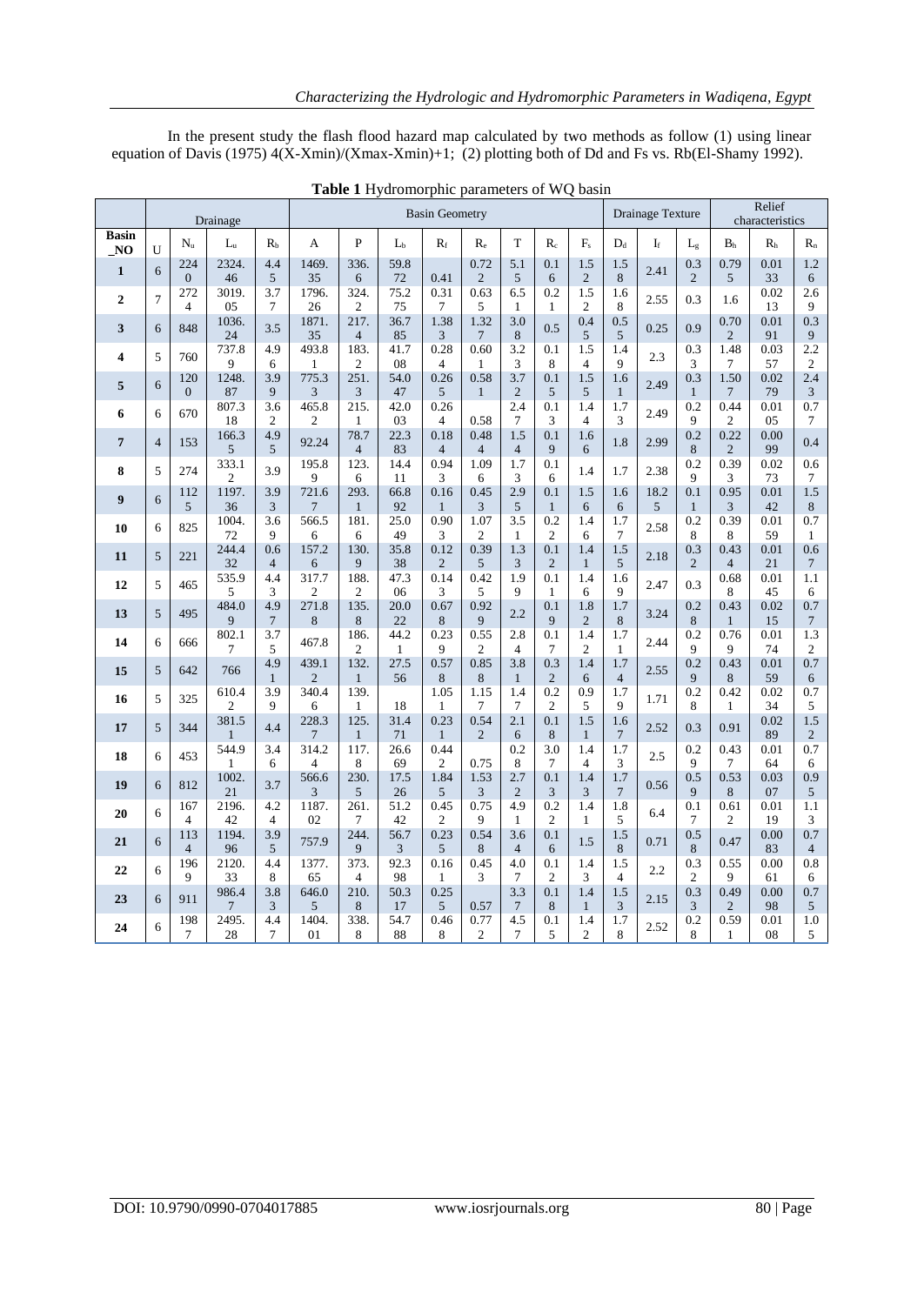The stream networks extraction of WadiQenadisplayseveral geometric characteristics such as dendriticand parallel patterns, particularly in the sedimentary rocks, but the igneous/metamorphic rocks shows rectilinear drainage pattern (Abdelkareem, 2012). The dendritic drainage pattern most likelyinvolved with the limestone rocksthat representthe homogeneous rocks (Feleb 2015). The stream network analysis of entire WadiQena basin revealed a  $7<sup>th</sup>$  order stream, suggesting a mature drainage pattern. The Bifurcation ratio (R<sub>b</sub>) is calculated by dividing the number of streams in a given order by the number in the next higher order (Schumm 1956). Therefore, the estimated are categorized into (a)  $R_b$  values range from 4.482 to 4.973 that represent higher values such as sub-basins S4, S7, S13, and S15; and (b)  $R<sub>b</sub>$  values 0.641 or lower such as in S11.The stream length ratio( $R<sub>l</sub>$ ) is also estimated here and the value range from 0.4381 to 0.9512. Such values are higher in sub-basins S7 and S11 that display elongated geometry rather than S3, and S15 that are nearest to be subcircular.

The basingeometry includes several parameters such as Area of the basin that is estimates as the total area projected upon a horizontal plane (Schumm1956). Therefore,the area of WadiQena's sub-basins rangesbetween 92.249 (S7) to 1871.351 (S3)  $km^2$ . The big areas in  $km^2$  includewide streams versus the small one.Therefore, they have probablyreceivedsizable water resources to the downstream(e.g., S1, S2, S3, S20, S22, and S24). Perimeter is also computed that is the length of the boundary of the basin (Schumm1956). It is measured along the divide between watersheds and may be used as an indicator of watershed size and shape. The computed perimeter herevaries from 78.743 (S7) to 373.401 (S22) km. Noteworthy that there is a positive relation between the Area and Perimeter, as the sub-basins of the high area are of high Perimeter e.g., S2, S22, S24, and S1. Moreover, according to Gregorg and Waling (1973) method, the measured lengths of WadiQena sub-basins varies from 14.41 (S8) to 92.39 km (S22).S2, and S22 area the most elongated basins in length based on the computed Lb.

Based on computing the elongation ratio  $(R_e)$  of Schumm, (1956), the  $R_e$  values (Table 1) varies from 0.39 (S11) to 1.53 (S19) and are higher in sub-basins S16 and S19 but lower in sub-basins S 11,S12,S19, and S22. Therefore, many sub-basins displaycircular shape such as S10, S8, and S3 but the more extended subbasins are S11, S22, S9, and S7. This ratio is a very important index in the analysis of the basin geometry which aids to present an evidence of the hydrological properties of a basin. The varying slopes of river basins can be categorized with the aid of the index of elongation ratio, i.e. circular (0.9-1.0), oval (0.8-0.9), less elongated  $(0.7-0.8)$ , elongated  $(0.5-0.7)$ , and high elongated (less than 0.5).

The form factor  $(R_f)$  also computed to define the basin geometry (Horton, 1932). The values of form factor usually would be < 0.7584 (identical for a circular basin). The calculated Rf values varies between 0.12 (S11) and 1.84 (S19) (Table 1). Such Rf values are elevated in many sub-basin (e.g., S19, S3, S16, S8), but display lower values as in many sub-basins (e.g., S11,S2, S9, S22, S12, S6) and that range varies from 0.12 to 0.25. The elongated basin with low R<sub>f</sub>reflects that the basin has a flatter peak with a longer duration. The Circularity Ratio  $(R<sub>c</sub>)$  Miller (1953) also computed to define the geometry. The computed Rcvaries from 0.4 to 0.5 which indicates strongly elongated and permeable homogeneous geologic materials(Withanage et al., 2014). $R_c$  ranges from 0.11 (S9, S12) to 3.07 (S18). Higher the value of  $R_c$ S18, S3, and S15 and lower values in S6,S9,S11,S12,S19, and S 22.

The texture ratio (T) of Schumm (1965) is the ratio of first order population Nu1 to the perimeter (P) of the basin. Based on the computed data in table 4.3 and the distribution of the T values on the studied sub-basins; the T values range from 0.28 to 6.5. This revealing that S1, S2, and S20 are of a higher population against the other sub-basins. This allowed collecting much surface water and promoting flood risks.

Horton (1932) described the stream frequency  $(F_s)$  as the total number of stream segments of all orders per unit area (Table 1). It depends on lithology, structures, infiltration capacity, vegetation cover, relief and amount of rainfall infiltrate to recharge the aquifers. The computed  $F_s$  range from 0.45 (S3) to 1,82 (S13). Higher values of F<sub>s</sub>reveal fast runoff and a high peak of flood risks sub-basins a sub-basins S13 and S7.

The drainage density  $(D_d)$  Horton (1932) is an important evidence of the linear scale of landform elements in stream eroded topography. Based on Hortn method, the  $D<sub>d</sub>$ values range from 0.5537 (S3) to 1.8503km/km<sup>2</sup> (S20). Therefore, areas of high drainage density relatively high runoff, promoting flood risk. Low  $D_d$  reflects erosion-resistant fractured hard rocks and most rainfall infiltrates to recharge the shallow aquifers.

Infiltration ratio (If) factor obtained bymultiplying the stream frequency(Fs) and drainage density(Dd) (Faniran 1968)(Table 1). The If values range from 0.25 (S3) to 3.24 (S13).Lower values of infiltration ratio revealing higher permeability and lower runoff.S7 and S13 revealing higher values as a result of the density of stream networks.

The length of overland flow  $(L_g)$  (Horton 1945) is the inverse of  $D_d$  that has a negative relationship with runoff, as with increasing value, the runoff decreases. It ranges from 0.27 to 0.90. Sub-basins S7, S16, and S23 revealing higher values; however, S3 is the highest value.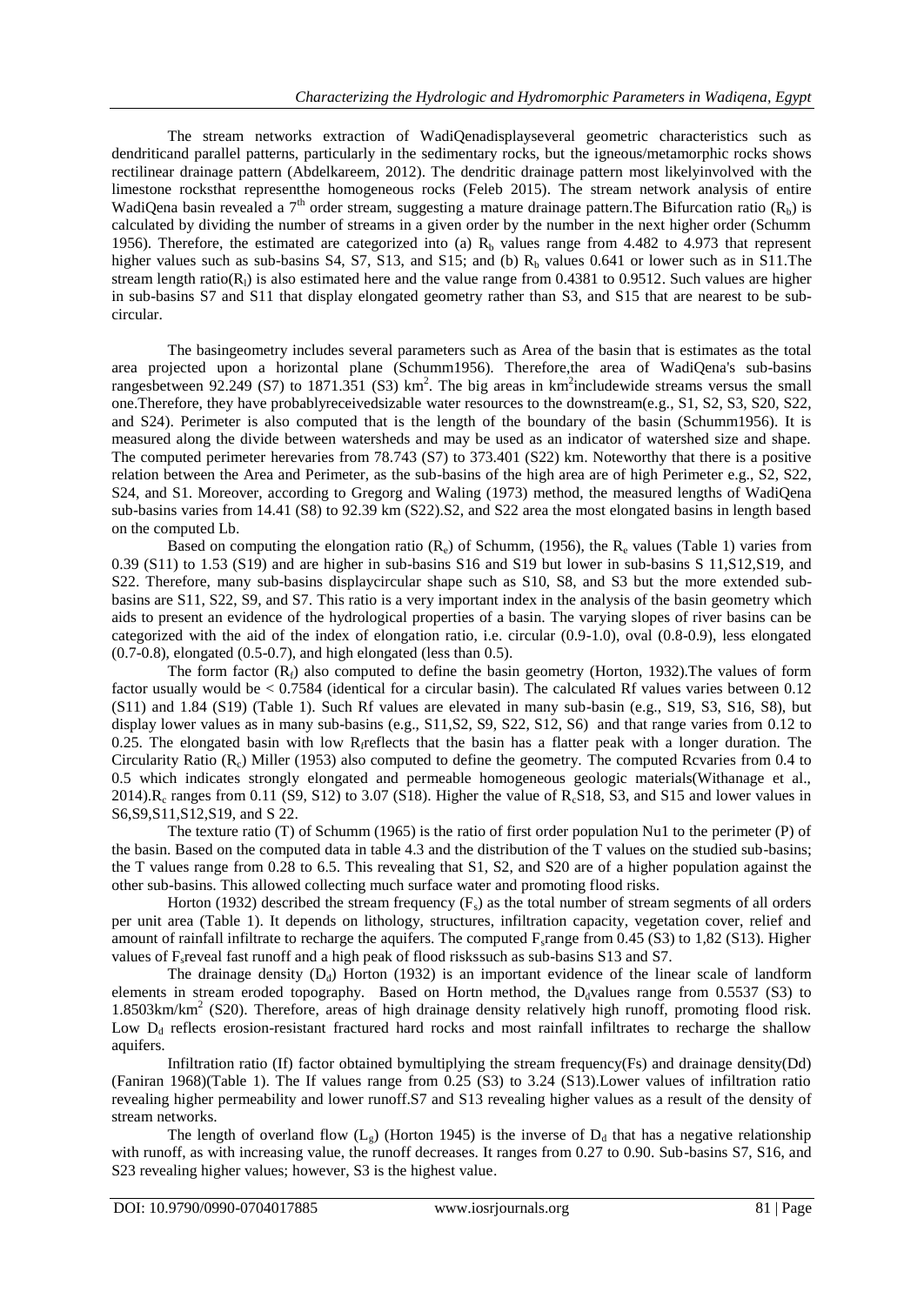The basin relief is defined as the difference in elevation between the highest point (Z) of watershed and the lowest point (z) on the valley floor (Strahler, 1952). The elevation at Z of WadiQena basin is about 1058 m and  $z = 60$ m. Moreover, inWadiQena sub-basins; the B<sub>h</sub> values range from 0.222 (S7) to 1.600 (S2) km. Subbasins S2, S4, and S5 revealing higher values. The higher value of  $B<sub>h</sub>$  indicates high runoff and higher peak of the flood.

The Relief ratio  $R_h$  can be obtained by dividing the  $B_h$ by the maximum basin length ( $L_h$ ) which results in a dimensionless ratio (Schumm, 1956). Furthermore, it is a measure of the overall steepness of a river basin and it is an indicator of the intensity of erosion process operating on the slope of the basin. The  $R_h$  values of WadiQena sub-basin range from 0.006 (S22) to 0.857 km (S4).Higher values reveal higher runoff and high-risk areas. Sub-basins, S4, S5, S8, and S17 revealing higher value as a result of steepness landscape that connected to the mountains of the basement rocks.

The Ruggedness number can be computed by multiplying maximum basin relief  $(B_h)$  and drainage density ( $D_d$ ). A higher value represents steep slope (Strahler 1957; 1964). The results of  $R_n$  values range from 0.39 (S3) to 2.69 (S2). Higher values reveal higher relief and runoff such as sub-basins S2, S4, and S5. Noteworthy a positive relation between  $B_h$  and  $R_n$  is recorded based on the similarity between higher values of studied sub-basins S2, S4, and S5.

#### **Mapping flash flood hazards**

Mapping flash flood hazards are estimated here using three methods including (1) integration of multi-criteria; (2) linear equation of Davis (1975); and (3) two dimensional graphs; Dd and Fs vs. Rb (El-Shami 1992)

### **1) Integrated Thematic maps through GIS**

**U**tilizing GIS overlay approach several morphometric parameters of GIS layers were integrated to map the potential areas of a flash flood. Higher values of,  $R_e$ ,  $R_f$ ,  $R_c$ ,  $T$ ,  $F_s$ ,  $D_d$ ,  $I_f$ ,  $B_h$ ,  $R_h$ , and  $R_n$  promote runoff and higher flood peak (Abdelkareem 2017). Moreover, the higher values of T,  $F_s$ ,  $D_d$ , and  $I_f$  reflects abundances of the streams per area and perimeter that accelerate the runoff. The higher values of  $R_e$ ,  $R_f$ , and  $R_c$  revealed the circular sub-basins rather than elongated (Abdelkareem 2017). This reflects short travel time of the runoff rather than long travel time of elongated sub-basins. Higher values of  $B_h$ ,  $R_h$ , and  $R_n$  revealed the steep slope and high relief terrain that promotes the runoff. However, low  $R_b$  and  $L_g$  revealed runoff (Table 2).

|         | <b>Table 2.</b> Flash Hood potentiality using weighted morphometric parameters |                |                   |                                                                                                                                                                                                                                   |                                                                                                                                                               |
|---------|--------------------------------------------------------------------------------|----------------|-------------------|-----------------------------------------------------------------------------------------------------------------------------------------------------------------------------------------------------------------------------------|---------------------------------------------------------------------------------------------------------------------------------------------------------------|
| Factor  | classes                                                                        | risk           | Factor            | classes                                                                                                                                                                                                                           | risk                                                                                                                                                          |
|         | 0.65                                                                           | 5              |                   | 0.55                                                                                                                                                                                                                              | 1                                                                                                                                                             |
|         | $0.65 - 3.77$                                                                  | $\overline{4}$ |                   | $0.56 - 1.61$                                                                                                                                                                                                                     | $\overline{c}$                                                                                                                                                |
| $(R_b)$ | 3.78-3.99                                                                      | $\overline{3}$ | $(D_d)$           | 1.62-1.71                                                                                                                                                                                                                         | $\overline{3}$                                                                                                                                                |
|         | 4.00-4.48                                                                      | $\overline{2}$ |                   | 1.72-1.78                                                                                                                                                                                                                         | $\overline{4}$                                                                                                                                                |
|         | 4.49-4.97                                                                      | $\mathbf{1}$   |                   | 1.79-1.85                                                                                                                                                                                                                         | 5                                                                                                                                                             |
|         | $0.39 - 0.48$                                                                  | $\mathbf{1}$   |                   | $0.27 - 0.28$                                                                                                                                                                                                                     | 5                                                                                                                                                             |
|         | $0.49 - 0.58$                                                                  | $\overline{c}$ |                   | 0.29                                                                                                                                                                                                                              | $\overline{4}$                                                                                                                                                |
| $(R_e)$ | $0.59 - 0.64$                                                                  | 3              | $(L_g)$           | 0.30                                                                                                                                                                                                                              | $\overline{3}$                                                                                                                                                |
|         | $0.65 - 0.93$                                                                  | $\overline{4}$ |                   | 0.31-0.33                                                                                                                                                                                                                         | $\overline{c}$                                                                                                                                                |
|         | $0.94 - 1.53$                                                                  | 5              |                   | $0.34 - 0.90$                                                                                                                                                                                                                     | $\mathbf{1}$                                                                                                                                                  |
|         | $0.12 - 0.18$                                                                  | $\mathbf{1}$   |                   | 0.25                                                                                                                                                                                                                              | $\mathbf{1}$                                                                                                                                                  |
|         | $0.19 - 0.32$                                                                  | $\overline{2}$ |                   | $0.26 - 0.20$                                                                                                                                                                                                                     | $\overline{c}$                                                                                                                                                |
| $(R_f)$ | $0.33 - 0.68$                                                                  | $\overline{3}$ | $(I_f)$           | 2.21-2.44                                                                                                                                                                                                                         |                                                                                                                                                               |
|         | $0.69 - 1.05$                                                                  | $\overline{4}$ |                   | 2.45-2.61                                                                                                                                                                                                                         |                                                                                                                                                               |
|         | 1.06-1.84                                                                      | 5              |                   | 2.62-3.24<br>0.22<br>$0.23 - 0.49$<br>$0.50 - 0.70$<br>$0.71 - 0.95$<br>$0.96 - 1.60$<br>0.01<br>$0.01 - 0.02$<br>0.02<br>$0.02 - 0.03$<br>$0.03 - 0.04$<br>$0.39 - 0.40$<br>0.41-0.86<br>$0.87 - 1.26$<br>1.27-1.58<br>1.59-2.69 |                                                                                                                                                               |
|         | $0.11 - 0.13$                                                                  | $\mathbf{1}$   |                   |                                                                                                                                                                                                                                   |                                                                                                                                                               |
|         | $0.14 - 0.17$                                                                  | $\overline{2}$ |                   |                                                                                                                                                                                                                                   |                                                                                                                                                               |
| $(R_c)$ | $0.18 - 0.22$                                                                  | $\overline{3}$ | (B <sub>h</sub> ) |                                                                                                                                                                                                                                   |                                                                                                                                                               |
|         | $0.23 - 0.32$                                                                  | $\overline{4}$ |                   |                                                                                                                                                                                                                                   | $\overline{3}$<br>$\overline{4}$<br>5<br>$\mathbf{1}$<br>$\overline{2}$<br>$\overline{\mathbf{3}}$<br>$\overline{4}$<br>5<br>$\overline{1}$<br>$\overline{2}$ |
|         | $0.33 - 0.50$                                                                  | 5              |                   |                                                                                                                                                                                                                                   |                                                                                                                                                               |
|         | $0.28 - 1.54$                                                                  | $\,1$          |                   |                                                                                                                                                                                                                                   |                                                                                                                                                               |
|         | 1.55-2.47                                                                      | $\overline{c}$ |                   |                                                                                                                                                                                                                                   |                                                                                                                                                               |
| (T)     | 2.48-3.37                                                                      | $\overline{3}$ | (R <sub>h</sub> ) |                                                                                                                                                                                                                                   | $\overline{3}$                                                                                                                                                |
|         | 3.38-4.57                                                                      | $\overline{4}$ |                   |                                                                                                                                                                                                                                   | $\overline{4}$                                                                                                                                                |
|         | 4.98-6.51                                                                      | 5              |                   |                                                                                                                                                                                                                                   | 5                                                                                                                                                             |
|         | $0.45 - 0.95$                                                                  | $\mathbf{1}$   |                   |                                                                                                                                                                                                                                   | $\mathbf{1}$                                                                                                                                                  |
|         | $0.96 - 1.43$                                                                  | $\overline{2}$ |                   |                                                                                                                                                                                                                                   | $\overline{2}$                                                                                                                                                |
| $(F_s)$ | 1.44-1.46                                                                      | $\overline{3}$ | $(R_n)$           |                                                                                                                                                                                                                                   | $\overline{3}$                                                                                                                                                |
|         | 1.47-1.56                                                                      | $\overline{4}$ |                   |                                                                                                                                                                                                                                   | $\overline{4}$                                                                                                                                                |
|         | 1.57-1.82                                                                      | 5              |                   |                                                                                                                                                                                                                                   | $\overline{5}$                                                                                                                                                |

**Table 2**. Flash flood potentiality using weighted morphometric parameters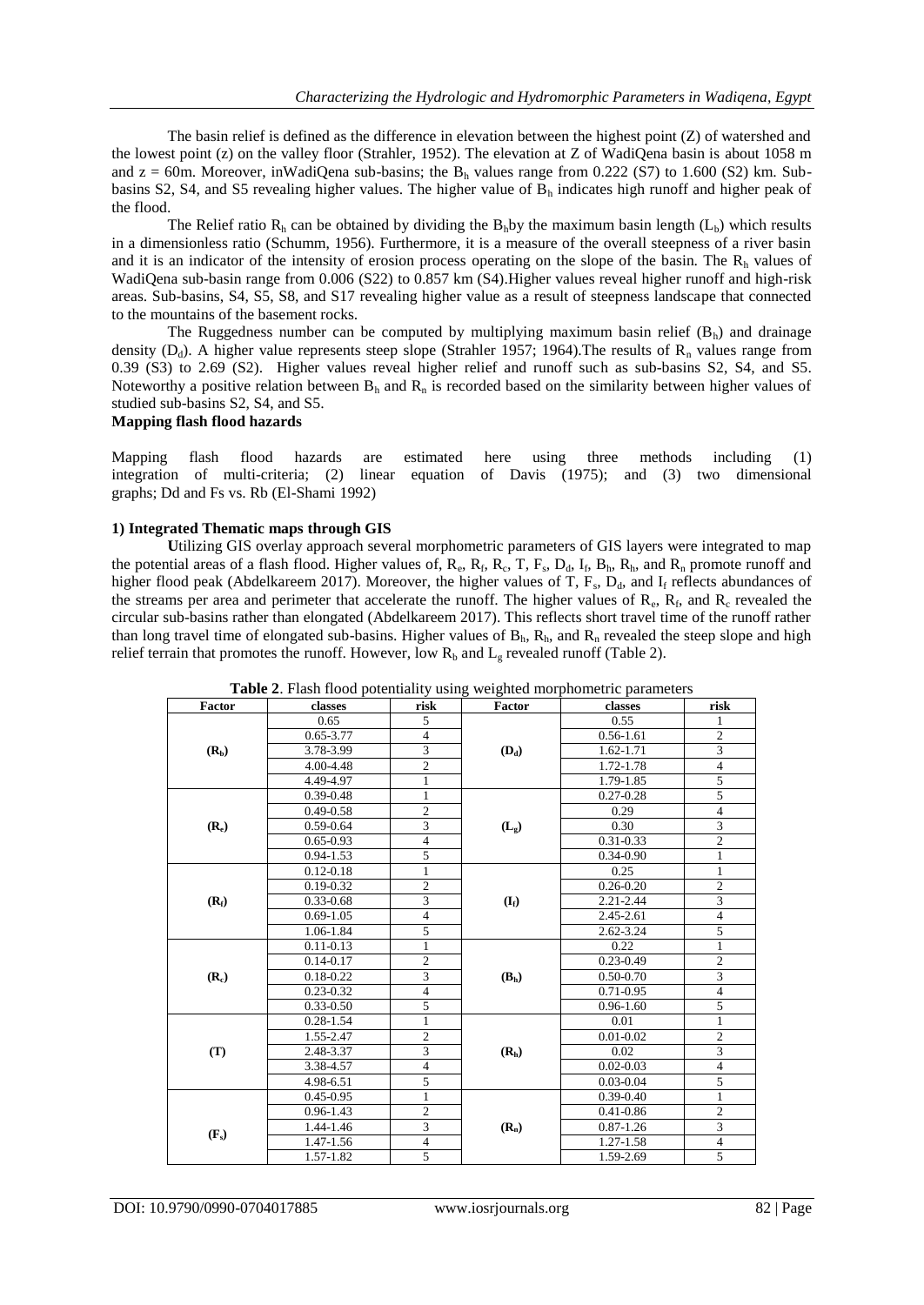## **(2) Apply linear equation of Davis (1975)**

**Several morphometric parameters (** $R_e$ **,**  $R_f$ **,**  $R_c$ **,**  $T$ **,**  $F_s$ **,**  $D_d$ **,**  $I_f$ **,**  $B_h$ **,**  $R_h$ **, and**  $R_n$ **) which have a positive** relationship with the runoff and flood potential were calculated using(Eq.1). However,those have negative relationships such as the bifurcation ratio  $(R_b)$  and Length of overland flow  $(L_g)$  were calculated using (Eq.2). A hazard scale number starting with 1 (lowest) to 5 (highest) has been given to all parameters. The distributions of the hazard degrees for the studied basin and its sub-basins have been carried out as follows:

(a) Define the minimum and maximum values of each morphometric parameter for all the sub-basins.

(b) Evaluate the actual hazard degree for allparameters which are in between the minimumand maximum values were depending on a trial toderive the empirical relation between the relativehazarddegree of a basin with respect to flash floodsand the morphometric parameters; the equal spacing or simple linear interpolation between data pointsprocedure was chosen.

(c) Suppose a straight linear relationship exists between thesample points, the intermediate values can be calculatedfrom the geometric relationship (Davis 1975), using Eq.1 and Eq.2.In these equations, X is the value of the morphometric parameters to be assessed for the hazard degree for each basin, Xmin and Xmax are the minimum and maximum values of the morphometric parameters of all basins, respectively.

(d) The summation of the hazard degrees for each sub-basin represents the final flood hazard of that sub-basin (Table 2).



**Figure 2.(a)** Flash flood hazard map using thematic maps; (b) flash flood hazard map using linear equation of Davis (1975).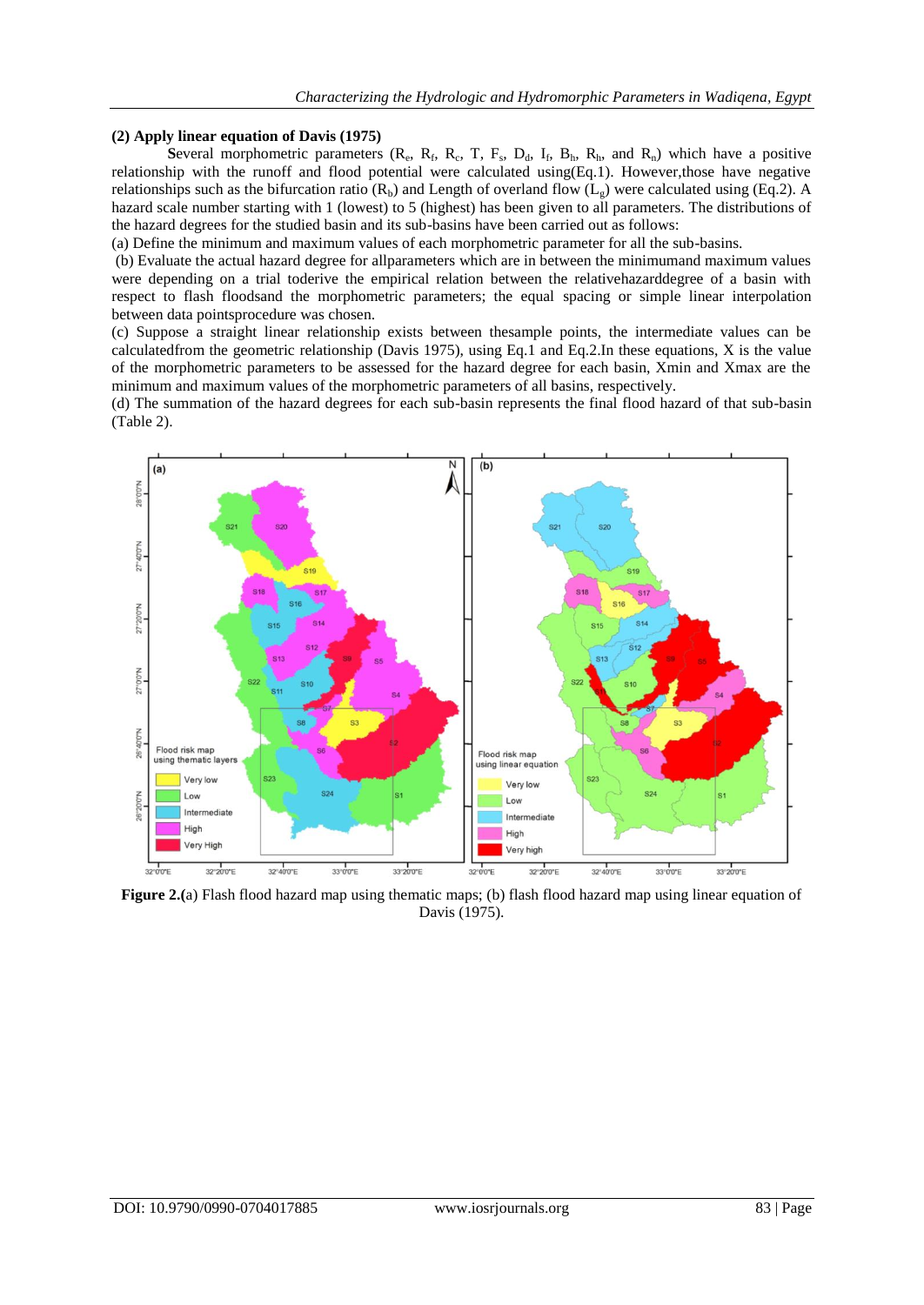|  |  |  | Characterizing the Hydrologic and Hydromorphic Parameters in Wadiqena, Egypt |  |  |
|--|--|--|------------------------------------------------------------------------------|--|--|
|--|--|--|------------------------------------------------------------------------------|--|--|

| Table 3. Hazard degree of the studied WadiQena sub-basins using morphometric parameters |              |         |         |              |              |         |         |                |           |                   |                   |         |                              |                         |
|-----------------------------------------------------------------------------------------|--------------|---------|---------|--------------|--------------|---------|---------|----------------|-----------|-------------------|-------------------|---------|------------------------------|-------------------------|
| <b>Basin_NO</b>                                                                         | $(R_b)$      | $(R_f)$ | $(R_e)$ | (T)          | $(R_c)$      | $(F_s)$ | $(D_d)$ | $(I_f)$        | $(L_{g})$ | (B <sub>h</sub> ) | (R <sub>h</sub> ) | $(R_n)$ | $\Sigma$ of hazard<br>degree | <b>Hazard</b><br>degree |
| 1                                                                                       | 1.47         | 1.67    | 2.15    | 4.13         | 1.59         | 4.13    | 4.17    | 3.89           | 4.71      | 1.98              | 1.98              | 2.51    | 32.39                        | 3                       |
| $\overline{2}$                                                                          | 2.1          | 1.45    | 1.85    | 5            | 2.11         | 4.11    | 4.48    | 4.07           | 4.83      | 3.05              | 3.05              | 5       | 38.05                        | 5                       |
| 3                                                                                       | 2.03         | 3.93    | 4.28    | 2.79         | 5            | 1       | 1       | 1              | 1         | 2.76              | 2.76              |         | 25.79                        |                         |
| $\overline{\mathbf{4}}$                                                                 | $\mathbf{1}$ | 1.37    | 1.73    | 2.89         | 1.81         | 4.18    | 3.9     | 3.74           | 4.59      | $\overline{5}$    | $\overline{5}$    | 4.19    | 34.4                         | $\overline{4}$          |
| 5                                                                                       | 1.9          | 1.33    | 1.66    | 3.2          | 1.5          | 4.2     | 4.26    | $\overline{4}$ | 4.75      | 3.95              | 3.95              | 4.54    | 35.29                        | 4                       |
| 6                                                                                       | 2.24         | 1.33    | 1.65    | 2.41         | 1.21         | 3.88    | 4.64    | $\overline{4}$ | 4.88      | 1.6               | 1.6               | 1.66    | 29.51                        | $\overline{2}$          |
| 7                                                                                       | 1.01         | 1.14    | 1.31    | 1.8          | 1.83         | 4.53    | 4.85    | 4.66           | 4.96      | 1.52              | 1.52              | 1.02    | 28.64                        | $\overline{c}$          |
| $\bf 8$                                                                                 | 1.98         | 2.91    | 3.46    | 1.93         | 1.57         | 3.77    | 4.54    | 3.85           | 4.85      | 3.87              | 3.87              | 1.49    | 34.2                         | 4                       |
| 9                                                                                       | 1.95         | 1.09    | 1.2     | 2.72         | $\mathbf{1}$ | 4.23    | 4.41    | 4.12           | 4.8       | 2.12              | 2.11              | 3.07    | 30.7                         | $\overline{c}$          |
| 10                                                                                      | 2.18         | 2.81    | 3.38    | 3.07         | 2.12         | 3.93    | 4.76    | 4.12           | 4.93      | 2.33              | 2.33              | 1.55    | 35.19                        | $\overline{4}$          |
| 11                                                                                      | 5.           |         | 1       | 1.67         | 1.1          | 3.79    | 4.09    | 3.59           | 4.67      | 1.82              | 1.82              | 1.5     | 29.22                        | $\overline{c}$          |
| 12                                                                                      | 1.49         | 1.05    | 1.11    | 2.09         | 1.07         | 3.96    | 4.5     | 3.97           | 4.83      | 2.15              | 2.15              | 2.34    | 28.55                        | $\overline{2}$          |
| 13                                                                                      | 0.99         | 2.29    | 2.88    | 2.23         | 1.81         | 5       | 4.78    | 5              | 4.93      | 3.09              | 3.09              | 1.66    | 34.67                        | 4                       |
| 14                                                                                      | 2.12         | 1.27    | 1.55    | 2.64         | 1.65         | 3.84    | 4.58    | 3.93           | 4.86      | 2.53              | 2.53              | 2.62    | 31.61                        | 3                       |
| 15                                                                                      | 1.04         | 2.06    | 2.63    | 3.27         | 3.15         | 3.95    | 4.67    | 4.08           | 4.9       | 2.33              | 2.33              | 1.65    | 33.73                        | 3                       |
| 16                                                                                      | 1.9          | 3.16    | 3.68    | 1.76         | 2.18         | 2.47    | 4.82    | 2.95           | 4.95      | 3.34              | 3.34              | 1.64    | 32.84                        | 3                       |
| 17                                                                                      | 1.51         | 1.25    | 1.52    | 2.2          | 1.8          | 4.08    | 4.45    | 4.03           | 4.82      | 4.09              | 4.09              | 2.97    | 32.71                        | 3                       |
| 18                                                                                      | 2.39         | 1.74    | 2.25    | $\mathbf{1}$ | 2.82         | 3.89    | 4.64    | 4.01           | 4.89      | 2.4               | 2.4               | 1.64    | 31.67                        | 3                       |
| 19                                                                                      | 2.16         | 5.      | 5       | 2.56         | 1.29         | 3.87    | 4.75    | 4.05           | 4.92      | 4.33              | 4.33              | 1.98    | 39.92                        | 5                       |
| 20                                                                                      | 1.67         | 1.77    | 2.28    | 3.97         | 2.15         | 3.8     | 5       | 4.15           | 5         | 1.8               | 1.8               | 2.29    | 33.88                        | $\overline{3}$          |
| 21                                                                                      | 1.94         | 1.26    | 1.54    | 3.15         | 1.54         | 4.05    | 4.16    | 3.82           | 4.7       | 1.3               | 1.3               | 1.61    | 29.08                        | $\overline{c}$          |
| 22                                                                                      | 1.44         | 1.09    | 1.21    | 3.43         | 1.19         | 3.86    | 4.04    | 3.61           | 4.65      | $\mathbf{1}$      | $\mathbf{1}$      | 1.82    | 27.34                        |                         |
| 23                                                                                      | 2.05         | 1.31    | 1.62    | 2.98         | 1.79         | 3.8     | 4       | 3.54           | 4.64      | 1.5               | 1.5               | 1.63    | 28.86                        | $\overline{c}$          |
| 24                                                                                      | 1.45         | 1.8     | 2.32    | 3.75         | 1.49         | 3.81    | 4.77    | 4.03           | 4.93      | 1.64              | 1.64              | 2.15    | 32.16                        | $\overline{3}$          |

Based on applying the linear equation ofDavis (1975), the risk of the studied sub-basins also categorized into 5 classes include very low (S3, S16), low (S1, S22, S23, S10, 15, S19, S24, ), intermediate (S12, S13, S14, S20, S21), high (S4, S6, S17, S18), and very high (S2, S5, S11 and S9). **(2) Apply two dimensional graphs;D<sup>d</sup> and F<sup>s</sup> vs. R<sup>b</sup> (El-Shami 1992)**



Flood risk can be calculated based on El-Shamy(1992) by applying two scattered diagrams; (a) bifurcation ratio ( $R_b$ ) vs. drainage density ( $D_d$ ), (b) the ratio between bifurcation ratio ( $R_b$ ) and stream frequency  $(F<sub>s</sub>)(Fig. 3).$ 

Figure 3.Flash flood potentials using two dimensional graphs (a)  $R_b$  vs.  $D_d$  showing flood risk (modified from El Shamy 1992) of WQ sub-basins ; (b) Plotting  $R_b$  vs.  $F_s$  showing flood risk (modified from El Shamy 1992) of WQ sub-basins

Using  $R_b$  vs.  $D_d$  two-dimensional scattered diagram (Fig. 3), reveal that the plotted sub-basins occupy two fields of low and intermediate risk. Sub-basins 4, 7, 12, 13, 15, 22, and 24 revealing low flood potentialities but high groundwater recharge through alluvial aquifers. However, several sub-basins revealed intermediate flood potentials, such as S18, 19, 2, 20, 5, 1, 16, and 8. Two sub-basins are not plotted as their  $D_d$  values < 1. Similarly, plotting  $R_b$  vs.  $F_s$  supporting the hazard of the plotted sub-basin values (Fig. 3).

#### **V. Conclusions**

Topographic data derived from SRTM DEM data was applied to characterize the potential areas of flash flood hazards in WadiQena, Egypt.The stream networks geometry of WadiQenadisplayed various patterns includingradial, dendritic, and parallel. Several morphometric parameters including bifurcation ratio, drainage